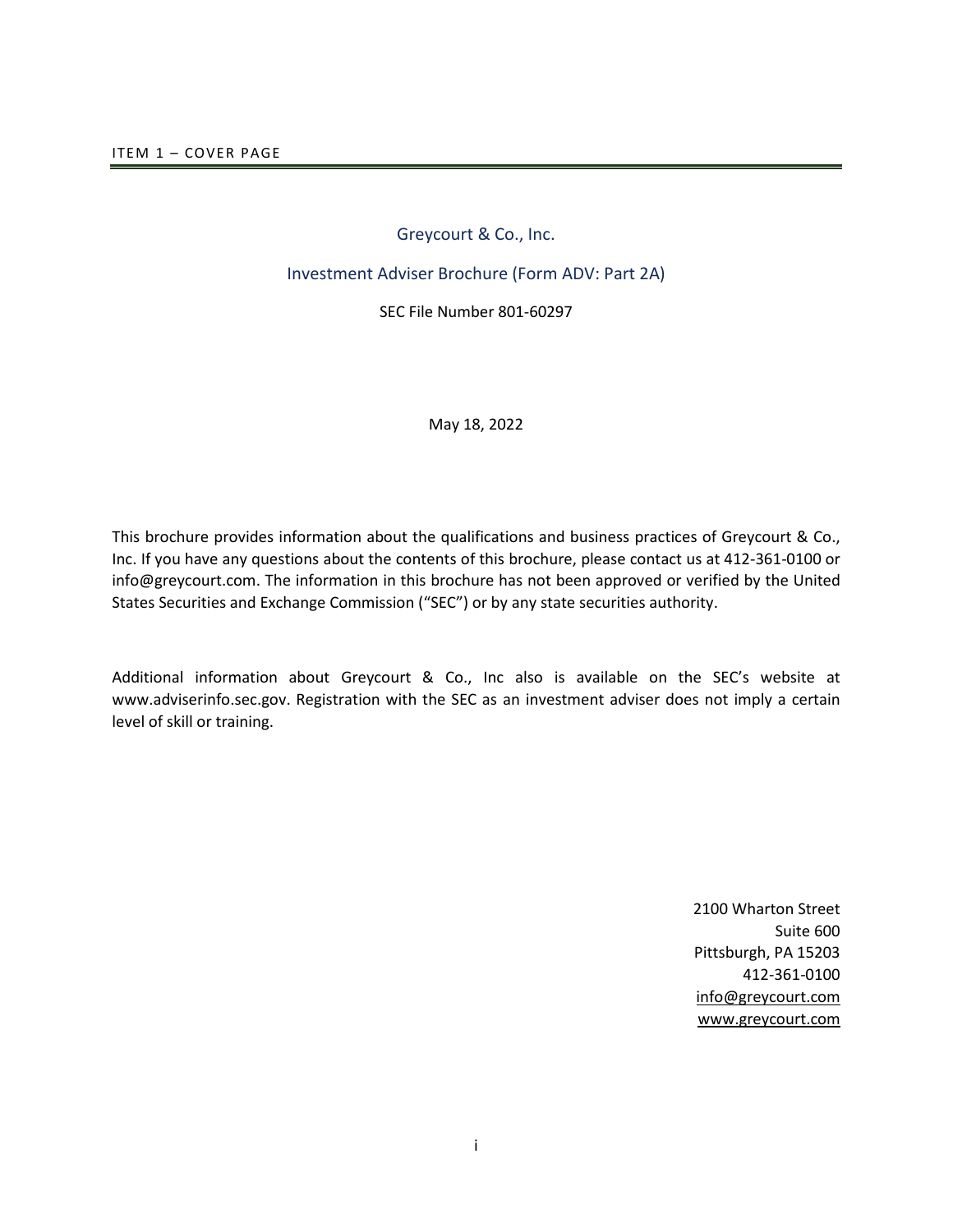### <span id="page-1-0"></span>**ITEM 2 – MATERIAL CHANGES**

This section contains a discussion of material changes to the brochure since the last Brochure update on March 31, 2021. Since that time, Greycourt & Co., Inc. has made the following updates to this Brochure:

• Greycourt has hired a new, dedicated Chief Compliance Officer, Jill Grenda.

Greycourt & Co., Inc. will continue to update this Brochure: 1) annually, and 2) promptly when certain information becomes materially inaccurate. Greycourt & Co., Inc. will provide its clients with a summary of any material changes to the Brochure promptly after making such changes.

You can request our current Brochure and or Client Relationship Summary (Form CRS) at any time by contacting Jill Grenda, Chief Compliance Officer, at 412-665-1104 or jgrenda@greycourt.com.

Information about Greycourt & Co., Inc also is available on the SEC's website a[t www.adviserinfo.sec.gov.](http://www.adviserinfo.sec.gov/) Additionally, free and simple tools are available to you to review Greycourt & Co., Inc., and its financial professionals at Investor.gov/CRS, which also provides free educational materials about broker-dealers, investment advisers, and investing.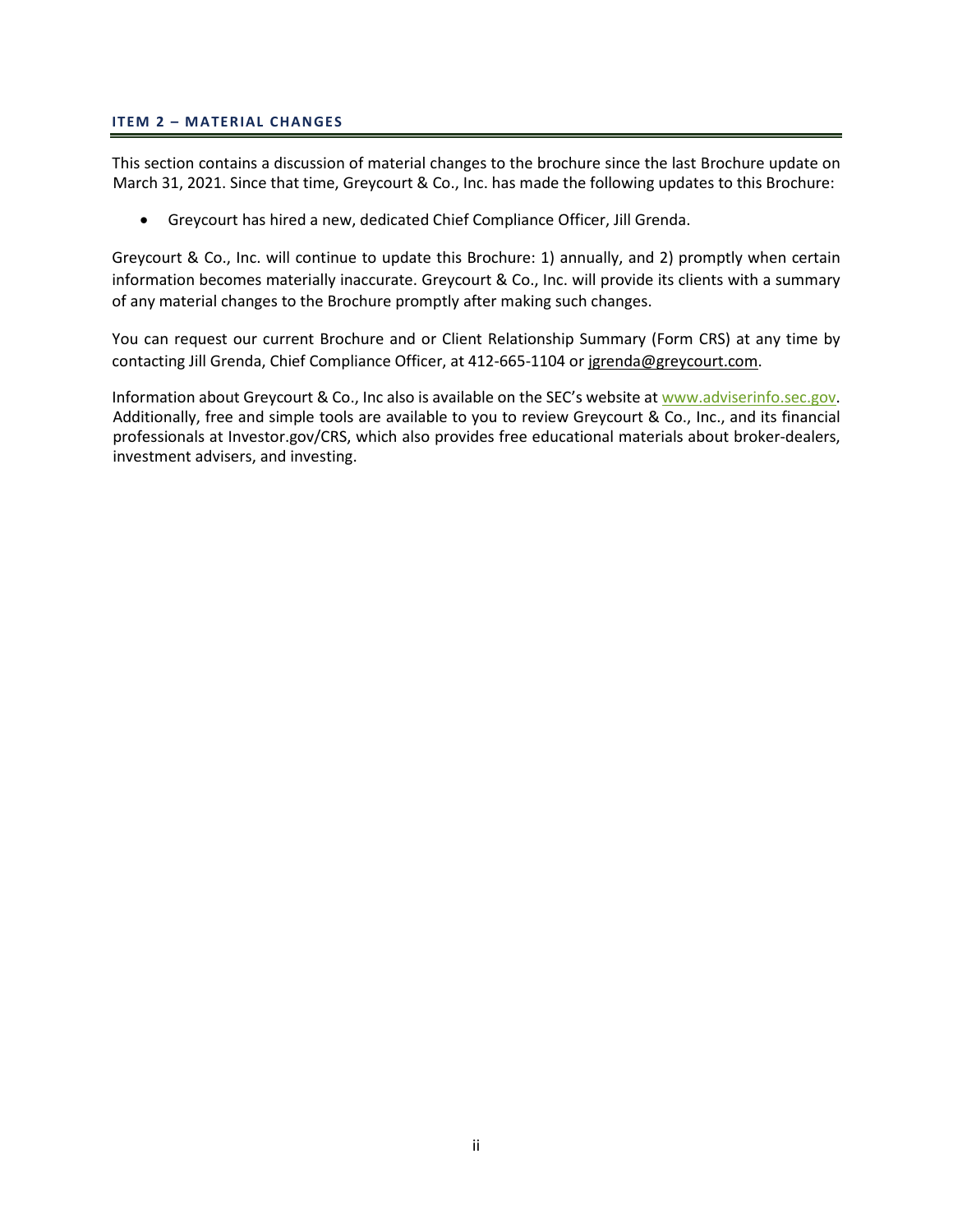# <span id="page-2-0"></span>**ITEM 3 - TABLE OF CONTENTS**

| Item 11 - Code of Ethics, Participation or Interest in Client Transactions and Personal Trading 9 |
|---------------------------------------------------------------------------------------------------|
|                                                                                                   |
|                                                                                                   |
|                                                                                                   |
|                                                                                                   |
|                                                                                                   |
|                                                                                                   |
|                                                                                                   |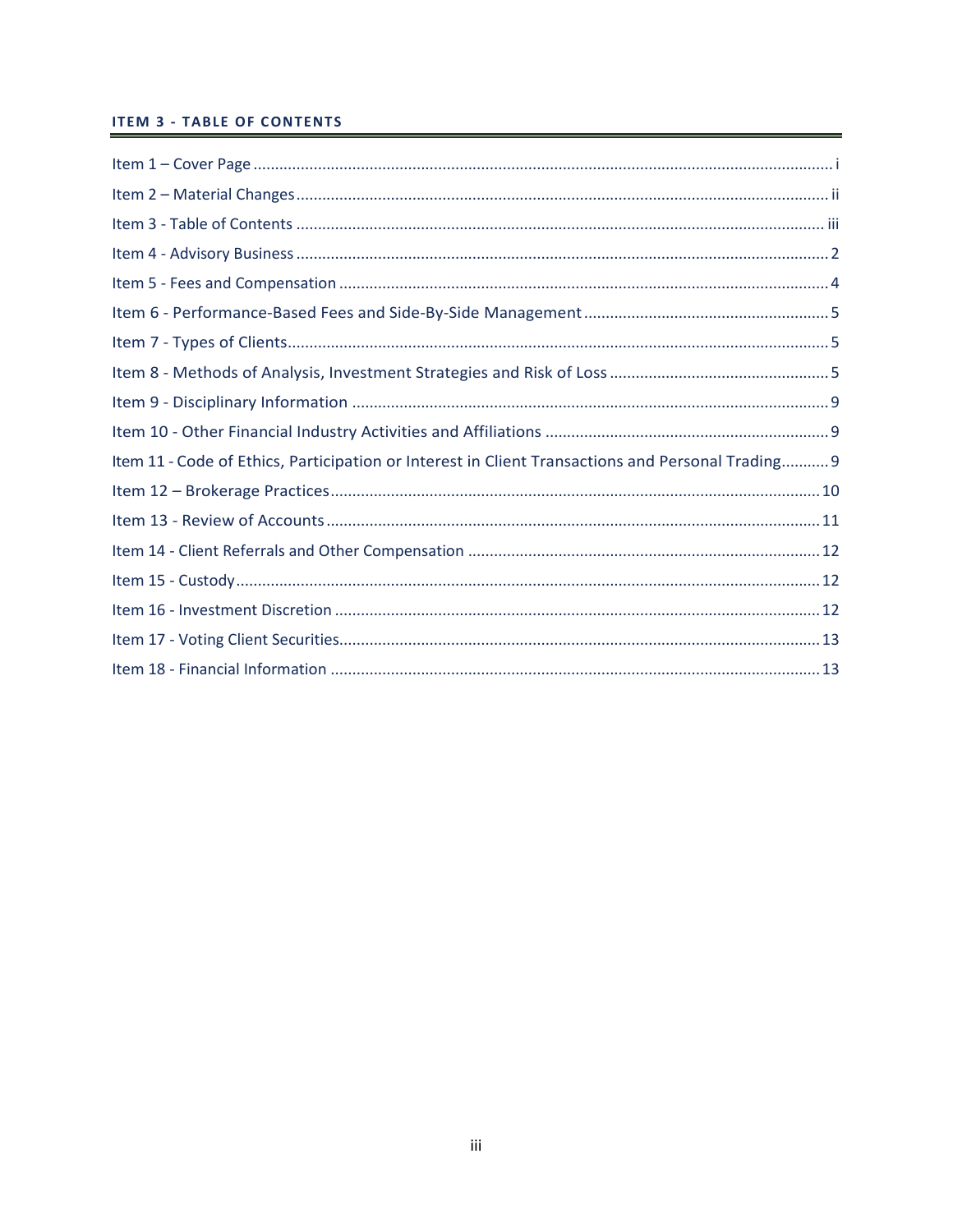### <span id="page-3-0"></span>**ITEM 4 - ADVISORY BUSINESS**

Greycourt & Co, Inc. ("Greycourt," "the Firm," "we," or "our") was founded in 1988. Gregory D. Curtis is the principal owner of Greycourt and owns over 25% of the firm. Greycourt's services include: 1) asset allocation and portfolio design, 2) research on traditional and non-traditional ("alternative") strategies and managers, 3) portfolio implementation services, 4) portfolio monitoring and reporting services, and 5) customized consulting services.

Greycourt and its Principals have been providing comprehensive investment advice to sophisticated investors for over 30 years. Prior to founding Greycourt, Greg Curtis served for many years as president of a \$1B+ family office that was established in 1858. At Greycourt's founding in 1988, the Firm was among the first entirely open architecture investment advisory firms focused on private clients, with an approach and culture tightly focused on delivering advice from an unencumbered and independent platform.

Greycourt is managed by its Management Committee (MC), comprising ten managing directors who oversee staffing, budgeting, and strategic planning for all functional areas of our firm: Advisory, Manager Research, and Operations. Greycourt's CEO has principal decision-making authority and reports to the firm's Board of Directors.

Greycourt has over forty employees, approximately half of which are investment professionals with significant career experience. Detailed biographies of our investment team can be found on Greycourt's website, [www.greycourt.com/our-team/.](http://www.greycourt.com/our-team/)

Greycourt offers investment advisory services to ultra-high net worth families and family offices, including foundations controlled by client families. Our service offerings are delivered in one of two ways depending on the needs of the client: (1) Investment Advisory Services and (2) Collaborative Solutions.

# **Investment Advisory Services (IAS)**

Our Investment Advisory Services offering is delivered on a non-discretionary and discretionary basis and entails fully integrated strategic portfolio design, strategy and manager idea generation and research, comprehensive client service support, and portfolio analytics and performance reporting. Our IAS client service model is designed to create a high-touch and personal relationship with each client in a customized manner.

# **Collaborative Solutions (CS)**

Collaborative Solutions is designed for family offices who work with us in a cooperative fashion on specific investment matters and is non-discretionary. We work with our CS clients in a peer-to-peer framework, where our frontline investment professionals interact directly with investment professionals who helm and/or staff single- or multi-family offices. The scope of work is typically focused in three main areas: capital markets research; idea generation and manager research; and customized mandates and projects related to portfolio structure, risk, and/or modeling.

# **Advisory Services**

Greycourt provides asset allocation analysis, strategic and tactical asset allocation, and specific investment recommendations for clients across asset classes, employing a broad range of implementation strategies.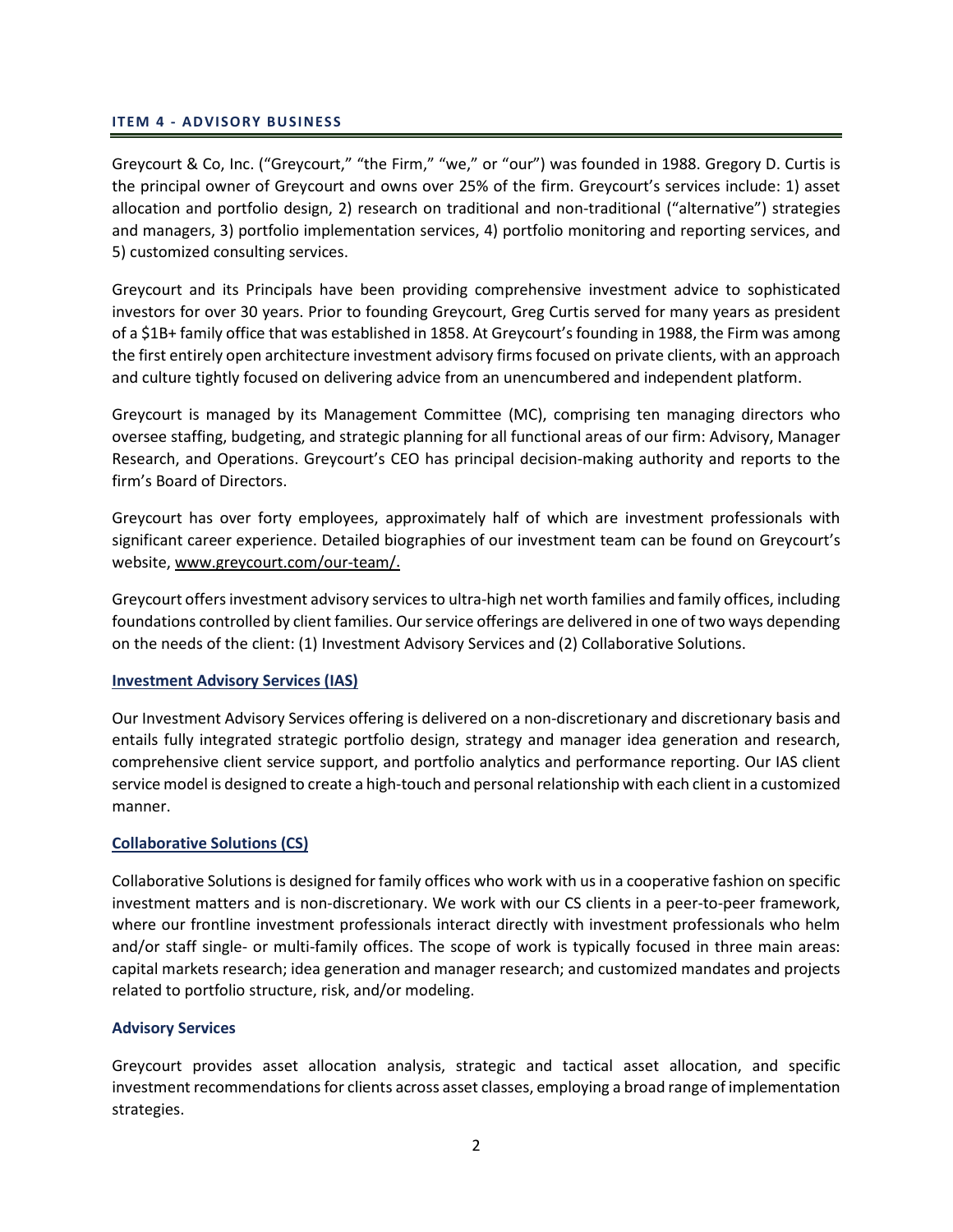Greycourt primarily recommends third-party investment managers, including those operating in public and private segments of equity, fixed income, and real estate and real assets capital markets. Greycourt's investment advice is not limited to these types of investments and may include advice on any investments a client holds at the start of the advisory relationship. Greycourt also provides guidance on 1) asset custody, 2) closely held business issues, 3) philanthropy, and 4) family dynamics and intergenerational issues.

Greycourt generally provides its investment advice on a non-discretionary basis. This means that Greycourt facilitates and implements the recommendations approved by a client. Less frequently, Greycourt provides investment advice on a discretionary basis, where the client has authorized Greycourt to execute transactions on the client's behalf.

Greycourt tailors its advisory services to the individual needs of each client, and clients may impose restrictions on investing in certain securities or types of securities. Clients should contact Greycourt if there is ever a change in their individual circumstances or if they want to impose any reasonable restrictions upon Greycourt's management services or on investing in certain securities or types of securities.

Generally, Greycourt reviews existing portfolios and investment strategies and discusses with clients their specific goals, objectives, risk tolerances, and special family needs in the development of investment recommendations. Depending on the nature and scope of the engagement, Greycourt can provide: 1) a written evaluation which includes its recommendations on long-term strategies, portfolio design, and asset allocation and 2) a written action plan which includes specific managed investment products recommended by Greycourt. The action plan takes into consideration the costs of these investments such as expected taxes, trading costs, and market timing risks. Greycourt provides supervision and continuous advice to a client based on the client's stated objectives subject to the terms of a written advisory agreement. Greycourt's services vary, and the elements described may be more or less prominent depending on the nature of the specific engagement.

As of December 31, 2021, Greycourt has Regulatory Assets Under Management ("RAUM") of \$6,326,970,726 of which \$255,056,273 was advised on a discretionary basis and \$6,071,914,453 was advised on a non-discretionary basis.

Greycourt provides consulting or other advice on assets in addition to RAUM, identified as "assets under advisement" or "AUA." AUA adds to RAUM the assets of clients for whom Greycourt provides, individually or in combination, ongoing asset allocation, ongoing manager research and due diligence, individual implementation or sourcing recommendations and other specialized consulting services that are not included in RAUM. This includes certain Collaborative Solutions services and instances where Greycourt serves in a manager-of-managers capacity for clients who are invested in separately managed accounts. The total AUA, including RAUM, is over \$18.9 billion as of December 31, 2021.

<span id="page-4-0"></span>Greycourt is the sponsor and General Partner of the Greycourt Partners Fund L.P. ("the Fund"), a fund-offunds organized and managed by Greycourt which closed effective 12/31/2020 and is in liquidation.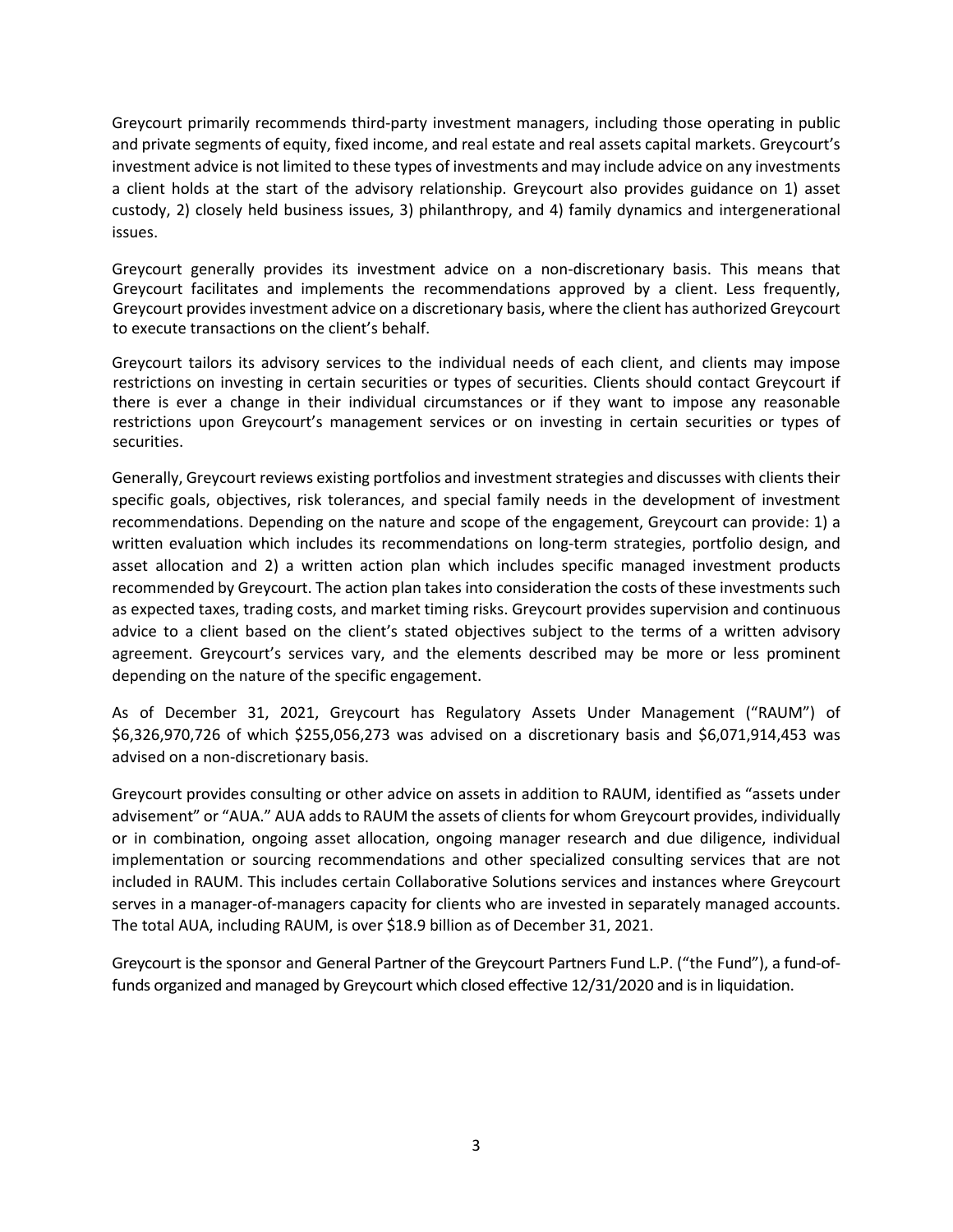#### **ITEM 5 - FEES AND COMPENSATION**

Greycourt's fee is based on the services provided to the client, the amount of client assets advised by the Firm (which may include cash and assets held in money market funds) and on the degree of complexity of the engagement. The degree of complexity is affected by various factors including the number of family units and generations involved, the complexity of the estate planning vehicles, the presence or absence of endowed foundations, the presence of a closely held company, and the number of face-to-face meetings expected.

Fee rates are negotiable and memorialized in the written advisory agreement executed with each client. Advisory fees can be structured as asset-based or flat annual retainers. Asset-based fee arrangements are guided by Greycourt's standard asset-based pricing schedule, and fixed fee arrangements are based on the complexity of the assignment and negotiated between Greycourt and each client. The minimum annual fee is \$400,000. Generally, our maximum blended asset-based fee rate in effect is 0.50% per year.

Project-based fees may be charged where appropriate for the services provided, including research projects, performance reporting services and certain Collaborative Solutions or other consulting projects. Greycourt typically receives 50% of a fixed project fee as a retainer at the beginning of an engagement, with the remainder is due upon delivery of the completed project.

Greycourt's fees do not usually include out-of-pocket expenses for travel, meals, and lodging, which may be billed separately subject to the terms of the written advisory agreement. Greycourt's standard fee rates generally presume the receipt of direct data feeds from a client's custodian and the preparation by Greycourt of a single performance report. The need for manual tracking of client holdings or customized reporting can entail additional fees.

Non-project client fees are generally charged quarterly in advance, although some older client relationships may be charged fees in arrears. Greycourt typically submits the first invoice at the beginning of the relationship and bills the client pro-rata for the days remaining in that calendar quarter. Clients can choose to have fees directly deducted from their investment account or to have fees invoiced by Greycourt.

A client advisory agreement can be canceled at any time, by either party, for any reason subject to written notification periods that vary with the complexity of the relationship as detailed in each client's written advisory agreement. Upon termination, fees are prorated based on the days remaining in the period and any prepaid, unearned fees are refunded by Greycourt, and any earned, unpaid fees are due and payable. If a client terminates an agreement for fixed-fee services, Greycourt is generally compensated for the portion of the engagement completed and refunds any balance or invoices any portion due. Greycourt typically permits its clients to terminate an agreement without penalty within a short period of time after entering into an agreement.

Advisory fees paid to Greycourt are in addition to the advisory fees and other expenses charged by the third-party investment managers recommended by Greycourt. The managers of private placements, including private equity funds and hedge funds, as well as mutual funds and ETFs each charge an advisory fee. These products also incur other expenses, which can include incentive fees, commissions or other transaction costs, custodial fees, accounting fees and other administrative costs. Where clients invest in a fund-of-funds structure, there may be multiple layers of these fees and expenses within the fund. Clients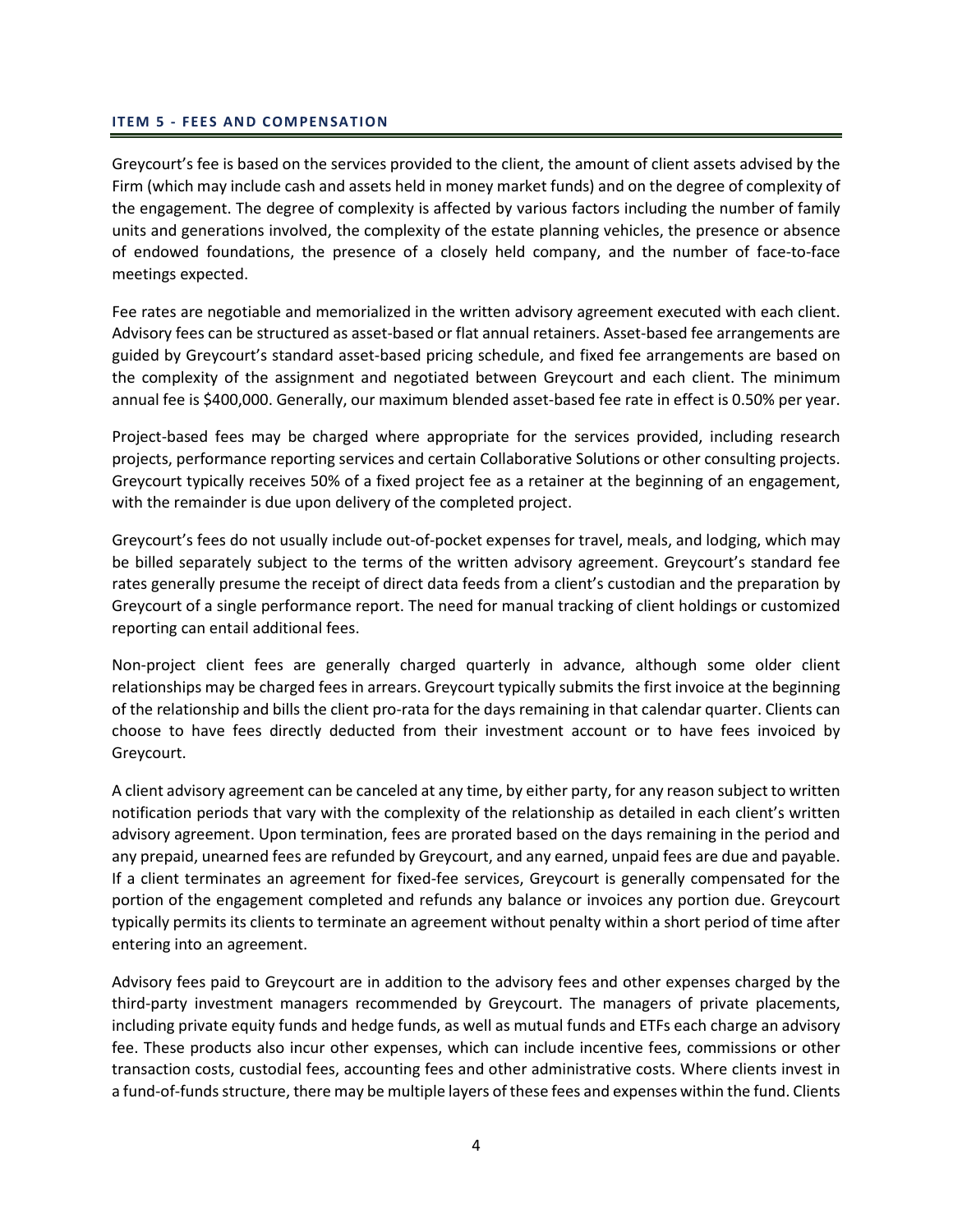will pay most fees and costs regardless of whether recommended investments are profitable. Fees and costs will reduce any amount of money clients make on investments over time. Clients should review both the fees charged by these managed investment products and the fees charged by Greycourt to fully understand the total amount of fees being paid.

Where Greycourt conducts trading on behalf of client accounts, clients pay brokerage and other transaction costs. Greycourt's brokerage practices are described in Item 12 below. Clients also pay charges to other third parties such as custodial fees, transfer taxes, wire transfer and electronic fund fees.

For Greycourt Partners Fund, L.P., Greycourt received an annual fee of 1% of an investor's capital account, paid on a pro-rata basis monthly in arrears, based on the value as of the last day of the immediately preceding month. The Greycourt Partners fund closed effective 12/31/2020 and is in liquidation.

Neither Greycourt nor its employees receive compensation for the sale of securities or other investment products, including asset-based sales charges or service fees from the sale of mutual funds, for recommendations made to advisory clients.

# <span id="page-6-0"></span>**ITEM 6 - PERFORMANCE-BASED FEES AND SIDE-BY-SIDE MANAGEMENT**

Greycourt does not charge performance-based fees.

### <span id="page-6-1"></span>**ITEM 7 - TYPES OF CLIENTS**

Greycourt offers its services to individuals, including high net worth individuals, trusts, estates, charitable organizations, family offices, and corporations. Greycourt also provides investment advice to the Greycourt Partners Fund, L.P., which closed effective 12/31/2020 and is in liquidation.

Greycourt does not have an explicit minimum account size but maintains minimum annual fees of \$400,000.

### <span id="page-6-2"></span>**ITEM 8 - METHODS OF ANALYSIS, INVESTMENT STRATEGIES AND RISK OF LOSS**

### General Approach

Greycourt provides asset allocation analysis, strategic and tactical asset allocation, and specific investment recommendations for clients across asset classes, employing a broad range of implementation strategies. Greycourt utilizes information from a broad range of sources, including economic and market analysis, adviser databases, and news sources, among others. However, Greycourt relies most heavily on its own analysis, particularly in its efforts associated with capital markets forecasting and manager due diligence.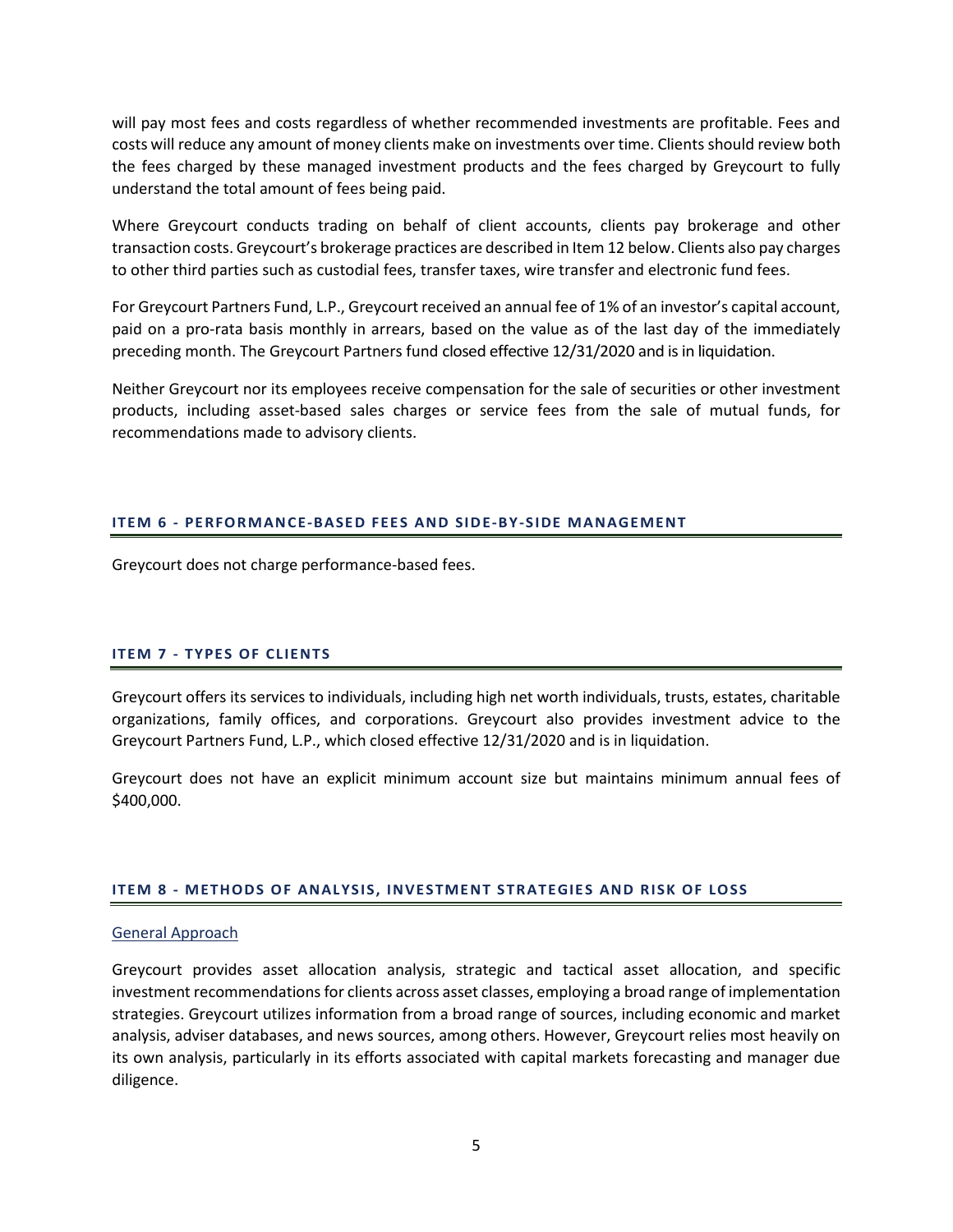Investment recommendations at Greycourt must be approved by a majority of our Investment Committee (IC), where voting members comprise the senior ranks of the client advisor, associate advisor, and manager research teams.

- Manager recommendations to the IC are based on rigorous research and follow a detailed process of identifying investment ideas, vetting potential managers, and documenting our work. The IC has ultimate responsibility to approve the hiring and firing of managers that are available for use by clients.
- The IC also considers and votes on critical inputs related to our asset allocation work, including oversight of idea generation, quarterly reviews of our tactical allocation outlook, and periodic deepdive reviews of our strategic assumptions.

The IC will seek input from Greycourt's subject matter experts as well as the broader IC on these matters. Critically, however, we do not approve any firm-wide model portfolios. Each client advisory team works with the raw materials reviewed and approved by our IC to construct a customized asset allocation and deployment plan for each client.

Selection and sizing of managers within client portfolios is, as with asset allocation, highly customized for each client. The advisory team working for a client is responsible for recommendations on inclusion, removal (other than for reasons of manager termination), or re-sizing.

Greycourt bases its implementation recommendations on each manager's investment philosophy, investment disciplines, risk controls, experience, ownership structure, incentives, organizational stability, client base, personal integrity, and any other characteristics.

Once we have designed a long-term asset allocation plan—a strategic portfolio design—we typically review the strategic portfolio design formally every one to three years.

# Portfolio Design

The process of designing a portfolio typically involves several steps which can be summarized as follows:

- 1. Gather critical portfolio information including:
	- Existing investment assets,
	- Relevant tax and estate planning information for the portfolio,
	- Anticipated cash flow needs, and
	- The characteristics of any operating businesses, concentrated stock positions and/or other directly-held investments that would influence the allocation of investable assets.
- 2. Develop several recommended portfolios employing a proprietary portfolio optimization model fed by Greycourt's forward-looking long-term return, risk and correlation assumptions and adjusted for the expected impacts of taxes and fees.
- 3. Adjust optimized model output to reflect qualitative judgement regarding asset classes and prudent diversification.
- 4. Examine the implications of various target portfolios by employing a Monte Carlo simulation that incorporates tax, fee, spending and inflation assumptions.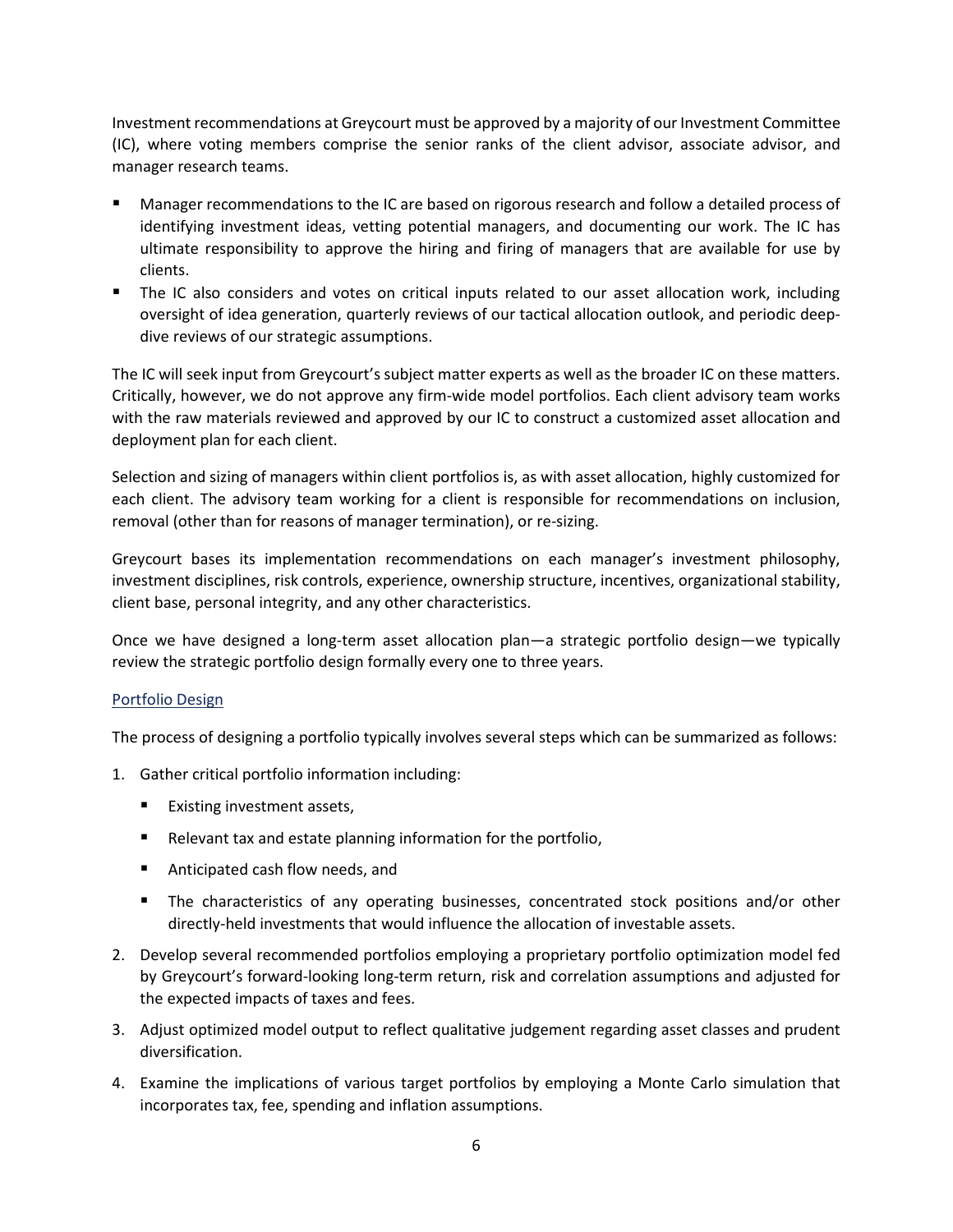- 5. After selecting a desired target allocation, create an investment policy statement that documents the portfolio objectives and both the quantitative and qualitative rationale underpinning the selection.
- 6. Prepare a granular asset transition plan that reflects the embedded tax costs of selling existing positions as well as Greycourt's prevailing tactical views on asset classes and strategies.
- 7. Review recommended managers and proposed sizing.

# Tactical and Opportunistic Recommendations

When strategic portfolio design has been determined, there will be a target exposure for each asset class and a range around that target. In non-discretionary accounts Greycourt will make recommendations to opportunistically rebalance above or below the target, depending on Greycourt's tactical outlook. Out-ofbalance portfolios may be rebalanced back to the minimum or maximum ranges or back to the target exposure, depending on valuations/dislocations in that sector of the market. Greycourt believes in a disciplined variance (within established ranges) from strategic targets based on three key investing principles:

- Extraordinary high returns in an asset class do not continue indefinitely and tend to be followed by below-average returns and vice versa,
- Active outperformance requires contrarian and counter-emotional investing,
- Price counts and relative valuations drive our assessment of asset class and manager attractiveness.

We generally use tactical allocation primarily within the context of portfolio rebalancing. However, on occasion when we see large dislocations in the market, we will seek to more opportunistically position client portfolios. We believe good tactical adjustments can help in extreme markets. This includes moving asset class allocations to the high or low side of their strategic ranges. It also could involve making manager changes, e.g., shifting to a manager whose methods has historically done better in the expected market phase.

# Risks

Investing in securities involves the risk of loss that clients should be prepared to bear. These risks include general economic and market risks; risks related to engaging third-party portfolio managers and certain investment vehicles; and risks related to particular trading strategies. Examples of some of these risks are discussed below; however, risk exposures can vary widely across the range of implementation options available and this overview should not be considered either comprehensive or applicable to a particular recommendation. Clients should always review the prospectus or other offering documents, including third-party investment manager disclosures, for a description of any investment strategy and implementation vehicle and the related risks prior to committing funds.

**General economic and market risks**. A client's investment portfolio will be affected by general economic and market conditions, such as interest rates, availability of credit, inflation rates, economic recession, changes in laws and national and international political circumstances.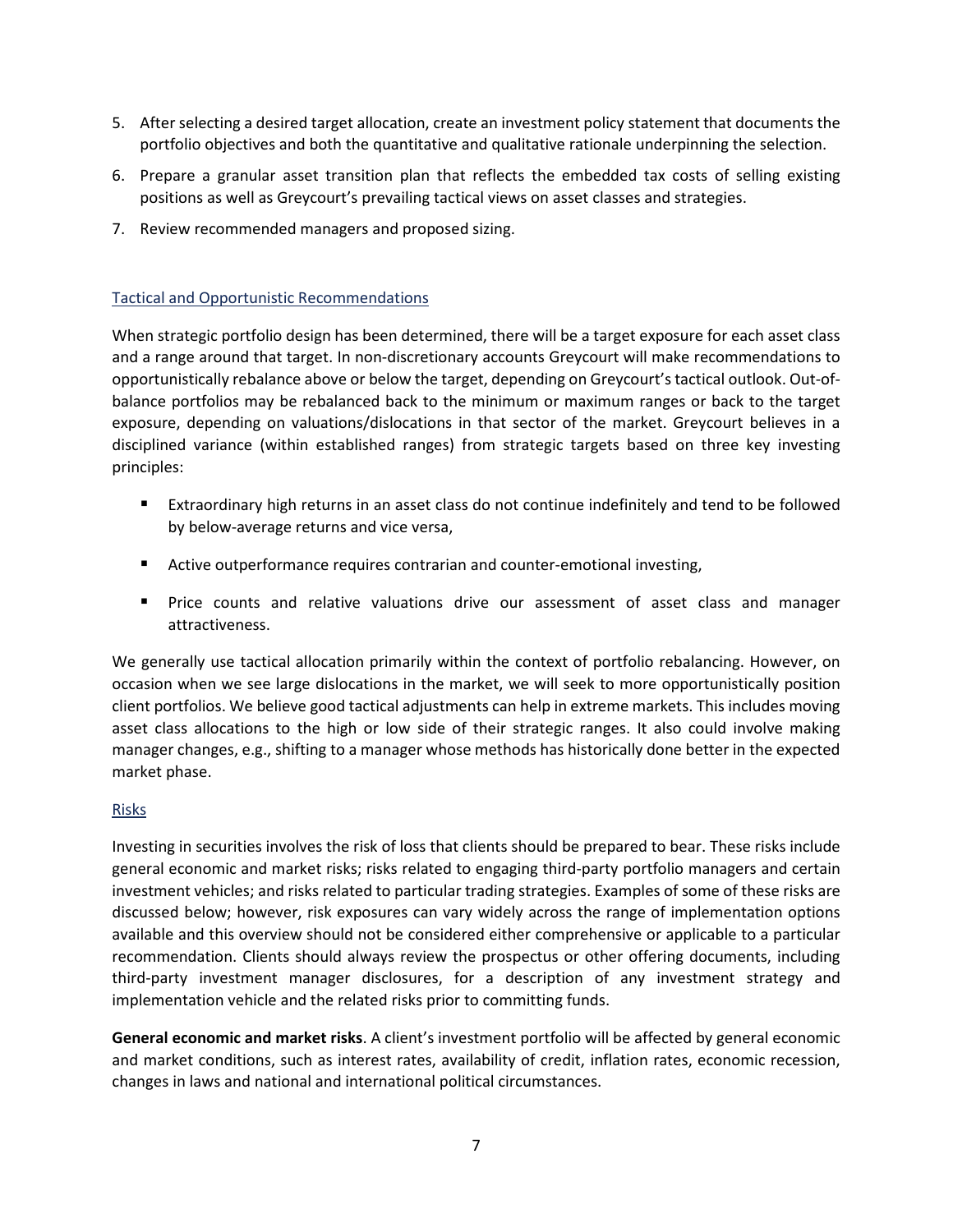**Risks related to engaging third-party portfolio managers and certain investment vehicles**. Below are common risks with respect to investing in managed investment products.

- Greycourt does not control the investment decisions of recommended investment managers.
- **Investing in multiple investment managers could cause a client to hold opposite positions in an** underlying investment. This decreases or eliminates the possibility of positive returns from such investment despite incurring expenses.
- Some investment managers, such as private funds, are illiquid. In addition, these private funds may themselves invest in illiquid securities (such as real estate or real assets, private companies, or other private funds). This means that redemptions may not be permitted and could be delayed depending on the nature of the private fund. Similarly, current valuations may not be readily available and/or may be subject to revision. Managers often do not refund (or rebill) fees based on the updated valuations.

**Risks related to manager trading strategies**. Managers recommended by Greycourt engage in a variety of trading strategies including frequent trading, short sales, margin transactions, and the use of options, among other strategies. Greycourt strives to remain conversant on and communicate to clients the risks, advantages, and disadvantages of these strategies.

- Higher frequency trading. Managers employing frequent trading, or having high portfolio turnover, typically incur brokerage commissions and other transaction expenses that exceed, sometimes significantly, those of other investment strategies.
- Short sales. Short selling, used where a manager believes a security is overvalued and likely to decline over time, involves the sale of borrowed securities. Selling securities short creates the risk of losing an amount greater than the initial investment and the theoretically unlimited risk of an increase in the market price of the securities sold short. There is also the risk that the securities borrowed would need to be returned to the lender on short notice, compelling the manager to replace borrowed securities at a disadvantageous time. Short selling also can involve significant borrowing and other costs which can reduce profits or result in losses.
- Leverage; Interest Rates; Margin. Managers may use leverage to amplify returns. The use of borrowings poses certain risks. For example, should the securities that are pledged to brokers to secure borrowings decline in value, then the manager could be subject to a "margin call," pursuant to which the manager must either deposit additional funds or suffer mandatory liquidation of the pledged securities in a declining market at relatively low prices.
- **D** Options and other derivatives. Managers may use options or other derivatives for both speculative and hedging purposes. Although such techniques can increase investment returns, they can also involve a high level of risk. For example, the writing (selling) of uncovered options involves a theoretically unlimited risk of a price increase or decline in the underlying security. Premium costs, as well as the cost of covering options written, can reduce or eliminate position profits or create losses. A manager's ability to close out a position is dependent upon the existence of a liquid secondary market which, particularly in times of crisis, may not be present.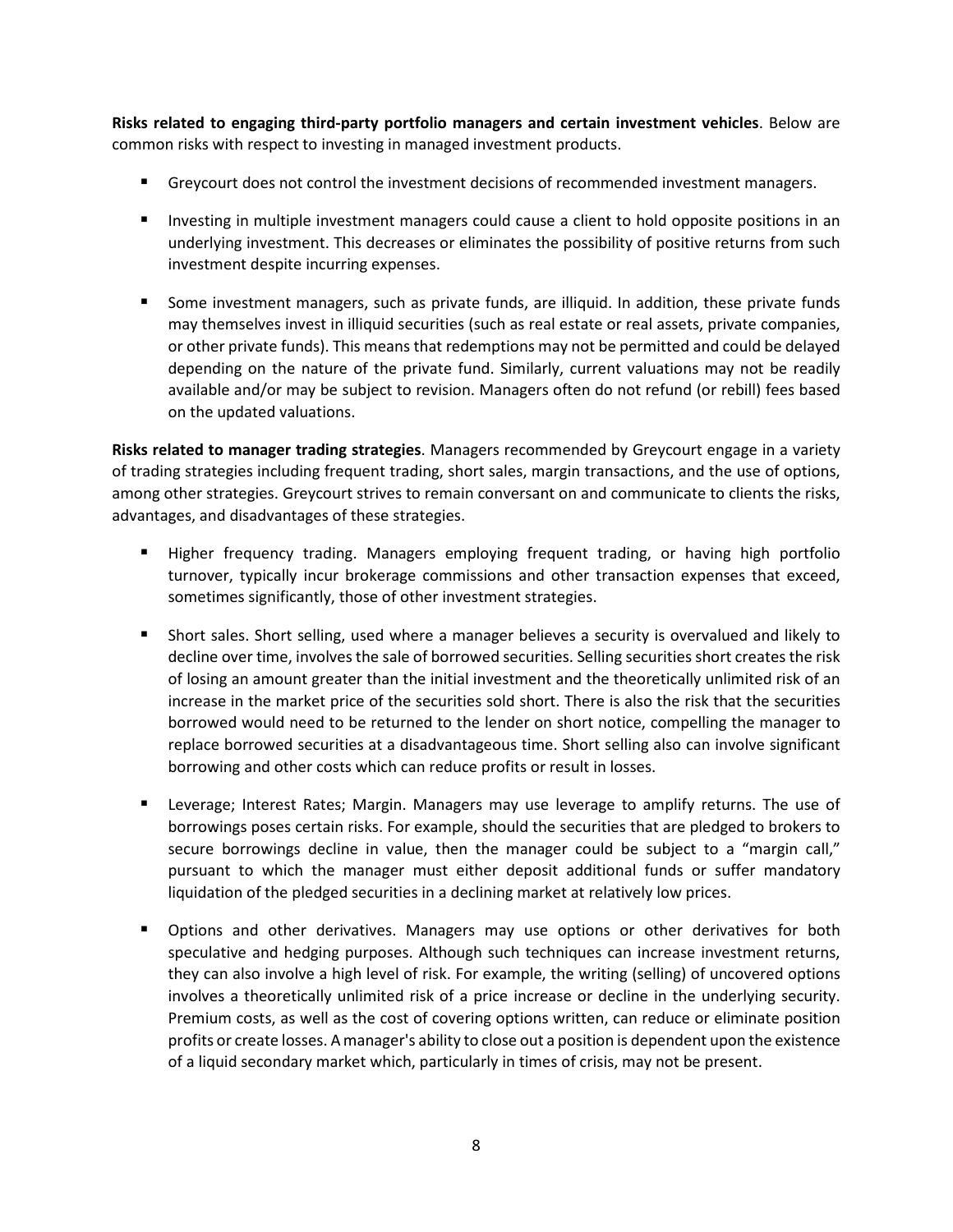**There can be no assurance that the investment objective of any investment strategy or vehicle will be met.**

Regulatory/Legislative Developments Risk. Regulators and/or legislators may promulgate rules or pass legislation that place restrictions on, add procedural hurdles to, affect the liquidity of, and/or alter the risk associated with certain investment transactions. Such rules/legislation could affect the performance associated with those investments.

Cybersecurity Risk. Although Greycourt has taken measures to decrease the risks associated with a cybersecurity event, the computer systems, networks, and devices used by the Firm, its recommended investment managers, and its service providers potentially can be breached. A client and/or investor could be negatively impacted as a result of a cybersecurity breach. A cybersecurity breach could result in a failure to maintain the security, confidentiality, or privacy of sensitive data, including personal information of clients and/or investors. A cybersecurity breach may also cause disruptions and impact business operations potentially resulting in a financial loss to a client and/or investor.

### <span id="page-10-0"></span>**ITEM 9 - DISCIPLINARY INFORMATION**

Greycourt and its employees do not have legal or disciplinary events to disclose.

### <span id="page-10-1"></span>**ITEM 10 - OTHER FINANCIAL INDUSTRY ACTIVITIES AND AFFILIATIONS**

Neither Greycourt nor any of its management persons are registered, or have an application pending to register, as a broker-dealer, futures commission merchant, commodity pool operator, a commodity trading advisor, or as a registered representative or associated person of such entities.

Greycourt and its employees do not have any financial industry activities or affiliations that are material to its advisory business. Greycourt does not receive any compensation from investment managers that it recommends or, in fact, receive compensation for providing investment advice from any source other than its clients.

# <span id="page-10-2"></span>**ITEM 11 - CODE OF ETHICS, PARTICIPATION OR INTEREST IN CLIENT TRANSACTIONS AND PERSONAL TRADING**

Greycourt and its employees have a fiduciary duty to place their clients' interests above their own or the Firm's interests. Greycourt has a written code of ethics, adopted pursuant to SEC rule 204A-1, which sets forth policies regarding standards of business conduct, compliance with federal securities laws, employee personal securities transactions, the receipt of gifts and entertainment, and employee political donations. In addition, Greycourt has policies and procedures with respect to protecting client information and not sharing this information with nonaffiliated third parties.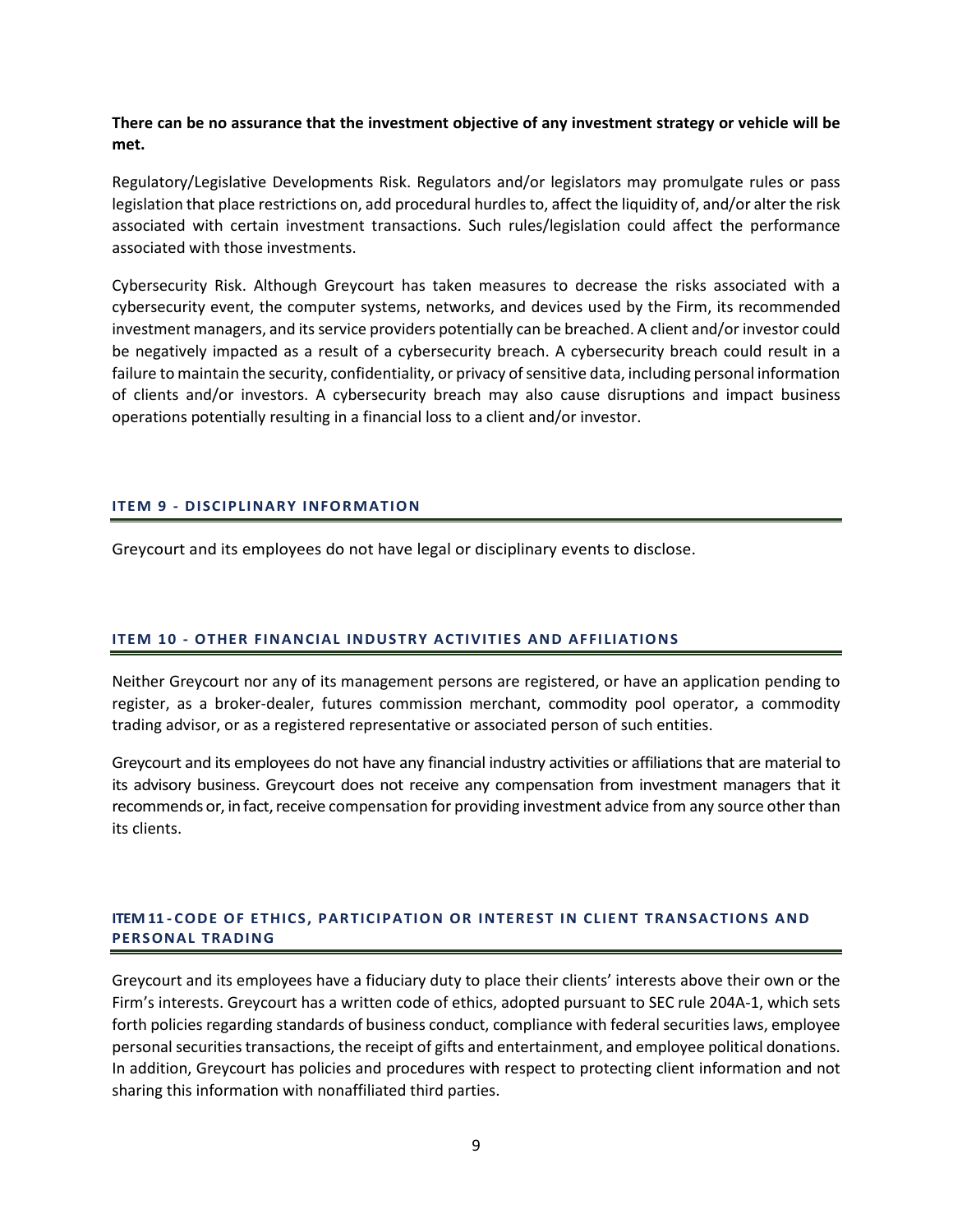Employees invest and transact in securities (or related securities, e.g., warrants, options, or futures) that Greycourt also recommends to clients. Further, employees may transact in a security for their personal accounts at or about the same time that Greycourt recommends or invests in that same security for clients. Where Greycourt is able to negotiate more favorable terms on behalf of clients for managed investment products, Greycourt employees also may invest in those managed investment products on the more favorable terms (e.g., reduced investment minimums, etc.) than would be available to the employee if Greycourt had not recommended the managed investment product to clients. The ability to invest alongside clients can create a conflict of interest. Where investment opportunities are limited, available interests are allocated first to Greycourt's clients. Employees must report their personal investment holdings and securities transactions to Greycourt. The Chief Compliance Officer reviews these reports for compliance with the firm's policies and procedures and the code of ethics.

Greycourt will provide a copy of its Code of Ethics to any client or prospective client upon request. To request our current Code, please contact Jill Grenda, Chief Compliance Officer, at 412-665-1104 or [jgrenda@greycourt.com.](mailto:jgrenda@greycourt.com)

# <span id="page-11-0"></span>**ITEM 12 – BROKERAGE PRACTICES**

## General Approach

Greycourt does not exercise discretion in the selection of broker-dealers for client transactions. Where Greycourt does have investment discretion or otherwise recommends individual securities (generally limited to passive ETFs or passive mutual funds), clients select the broker-dealer to be used. Not all advisers require clients to direct brokerage. As Greycourt does not have discretion to select the brokerdealer, the Firm does not negotiate commissions, obtain volume discounts, or seek best price and execution. Consequently, the brokerage commissions paid by Greycourt's clients differ.

Where Greycourt recommends or selects third-party investment managers or their sponsored offerings, Greycourt does not exercise discretion in the selection of broker-dealers. With regard to separately managed accounts, either the managers select the broker-dealers to execute transactions on behalf of clients or clients make such elections on their own behalf. In some cases, the election of a broker-dealer may be limited to broker-dealers associated with a client's chosen custody platform.

Where the Firm recommends or selects third-party investment managers or their sponsored offerings, Greycourt considers the manager's efforts in pursuing best execution on behalf of clients as a part of its due diligence efforts. These efforts typically include the periodic review of policies, procedures and disclosures related to best execution, the use of "soft dollar" research, and other trading practices.

Upon request, Greycourt assists clients in the selection of a broker-dealer. In providing such assistance, Greycourt will consider any client-specific considerations, such as the need for custody or other services, as well as a firm's ability to properly execute orders (based on factors such as size and complexity) and the operational aspects of brokerage firms' back office, custodial or other administrative services.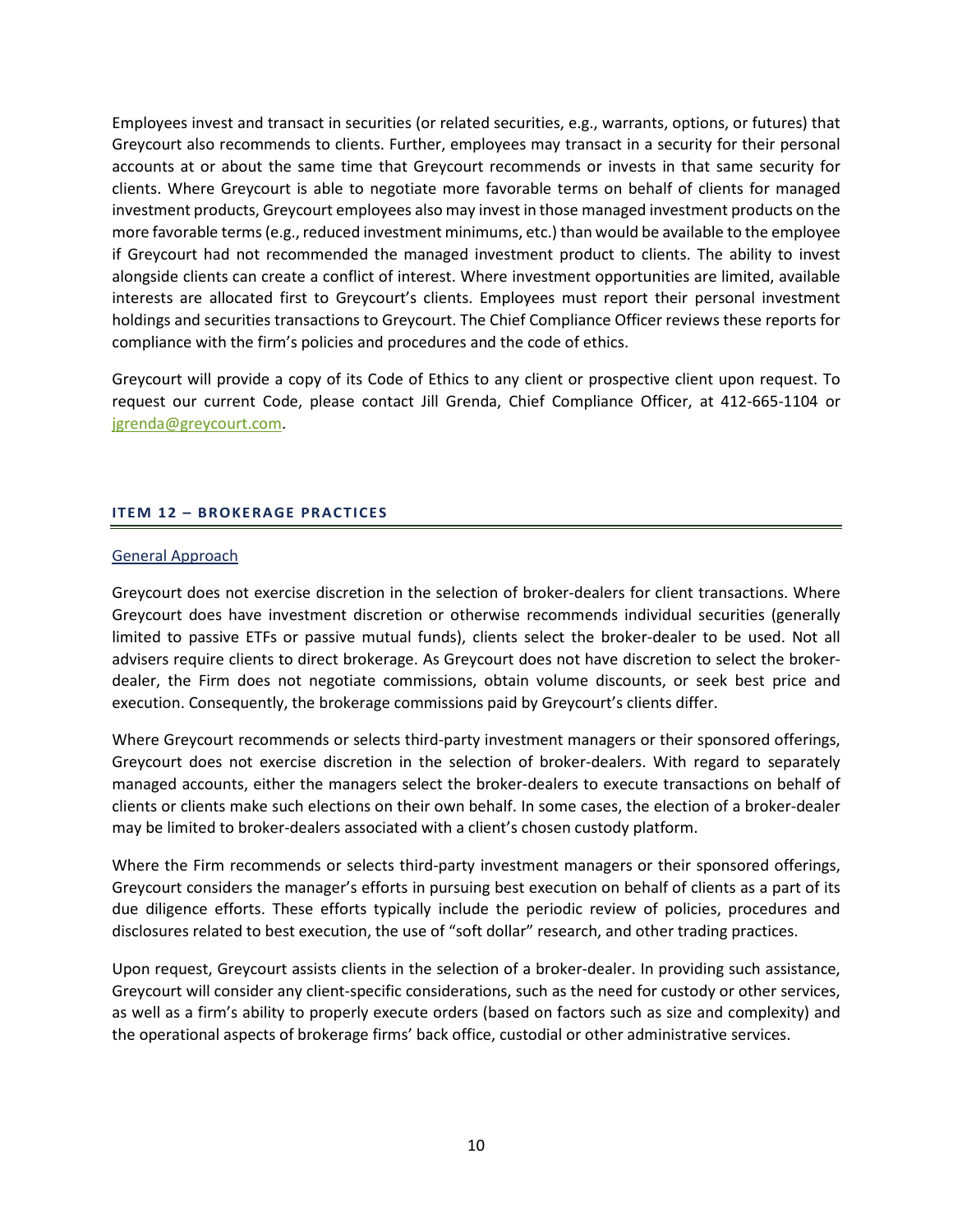## Specific Matters

**Soft Dollars Section** 28(e) of the Securities Exchange Act of 1934, as amended, permits an adviser to engage in the industry practice of paying higher commissions to broker-dealers who provide brokerage and research services than it does to broker-dealers who do not provide such research services, if such higher commissions are deemed reasonable in relation to the value of research services provided.

Greycourt does not exercise discretion in the selection of broker-dealers for client transactions and thus is not in a position to negotiate higher commission rates with broker-dealers to receive research services. Greycourt does receive products and services from clients' broker-dealers that assist it in managing and administering clients' accounts. However, the products and services do not depend on the number of transactions or amount of assets under the broker-dealer's custody. These products and services are provided at no cost and include software and other technology that: 1) provide access to client account data (such as trade confirmations and account statements), 2) provide research, pricing, and other market data, 3) facilitate payment of Greycourt's fees from its clients' accounts, and (4) assist with back-office functions, recordkeeping, and client reporting. These products and services benefit Greycourt and may not directly benefit client accounts. Further, these products and services may be used to service all client accounts and not strictly those accounts maintained at the broker-dealer providing the products or services.

Greycourt considers the nature, cost and quality of custody and brokerage services when recommending broker-dealers for clients. Greycourt also considers the availability of the products and services described above. This can create a conflict of interest because Greycourt could have an incentive to recommend or use broker-dealers that provide products or services that it would otherwise have to pay for rather than based on the quality of the services provided to clients.

**Trade Aggregation**. Aggregation, or blocking, of client transactions describes the grouping of client orders in an effort to reduce overall transaction costs and is consistent with meeting the fiduciary responsibility to maximize the value of client portfolios. As Greycourt does not select client broker-dealers, and given the individualized nature of client portfolios, Greycourt does not have regular opportunity to aggregate orders and thus will not seek to do so. Where a given trade could have been aggregated and Greycourt does not do so, any potential benefit would not be realized in terms of execution quality or cost reduction.

**Brokerage for Client Referrals**. Greycourt does not direct brokerage in exchange for of client referrals.

# <span id="page-12-0"></span>**ITEM 13 - REVIEW OF ACCOUNTS**

Greycourt reviews client portfolios on at least a quarterly basis, or more frequently as is consistent with the written advisory agreement. The reviews cover asset allocation, manager performance and/or overall results, consistent with the scope of the advisory services provided. In addition, reviews may be triggered by cash flow events, client requests or significant changes in capital markets. Advisors assigned to the client relationship supervise account reviews.

Reporting is customized to the scope of the advisory services provided. Clients may receive a written evaluation of their current portfolio, a written plan of action to move from their current portfolio to the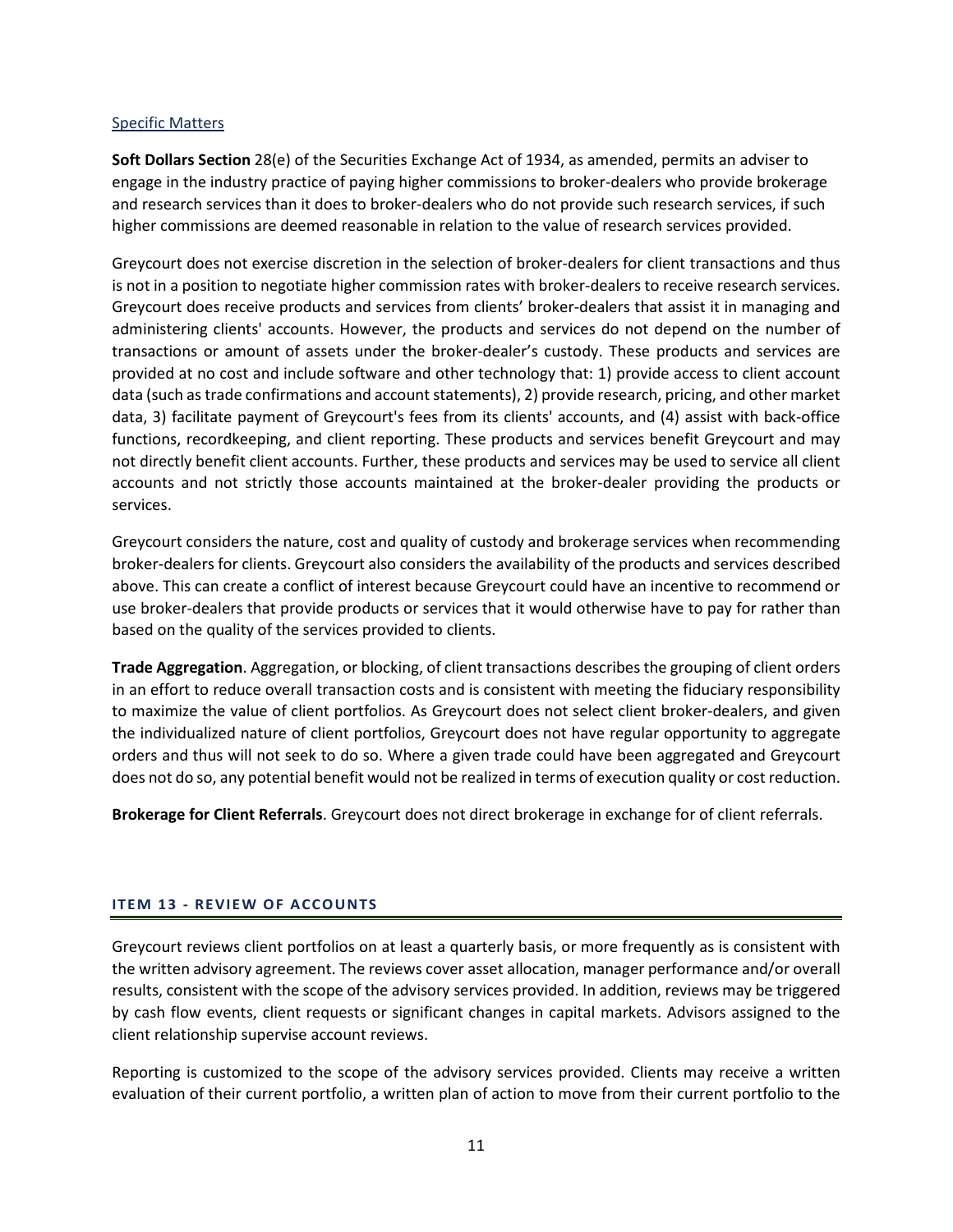portfolio recommended by Greycourt, and/or a written investment policy statement. Investment Advisory Services and some Collaborative Solutions clients also receive written quarterly performance reports. capital markets reviews, and manager research updates.

Project or consulting-related engagements, including those associated with Collaborative Solutions engagements, have reporting, reviews and client communications that occur at various cadences, including annually or semi-annually.

## <span id="page-13-0"></span>**ITEM 14 - CLIENT REFERRALS AND OTHER COMPENSATION**

As described in Item 12, Greycourt receives products and services from brokers. Greycourt does not receive any other economic benefit from a non-client for providing investment advisory services. Greycourt does not compensate any person who is not a Greycourt employee for client referrals.

## <span id="page-13-1"></span>**ITEM 15 - CUSTODY**

Client assets, including stocks, bonds and cash are held by third-party custodians. In addition, Greycourt is considered to have control of client assets to the extent that Greycourt has authority granted to it by clients to directly deduct its fees from client accounts, or where Greycourt has control of client assets such as in acting as general partner of the Greycourt Partners Fund, LP., which closed effective 12/31/2020 and is in liquidation. The Greycourt Partners Fund, L.P. is audited by an independent public accountant and audited financial statements are distributed to investors within 180 days of the Fund's fiscal year end.

Clients receive account statements at least quarterly from their custodian. Greycourt urges all clients to carefully review the custodian's statements and compare the official custodial records to Greycourt reporting. Greycourt statements may vary from custodial statements based on accounting procedures, reporting dates, unsupervised (non-fee paying) assets held by the qualified custodian, or valuation methodologies of certain securities. Especially with regard to cost basis, Greycourt recommends that clients rely on the statements of their qualified custodian. If a client has a question about an entry on a Greycourt report, please contact Gretchen Shoup, Chief Operating Officer, at 412-665-1146 or gshoup@greycourt.com.

### <span id="page-13-2"></span>**ITEM 16 - INVESTMENT DISCRETION**

Greycourt enters into a written agreement with each client. The agreement sets forth the terms and conditions of the engagement, including whether services are provided on a discretionary or nondiscretionary basis. If Greycourt has discretionary authority, the client can impose limitations on this authority. If Greycourt does not have discretionary authority then Greycourt will provide to the client its recommendations or other services, as described in the written agreement, and the client makes the ultimate decision regarding the purchase or sale of investments.